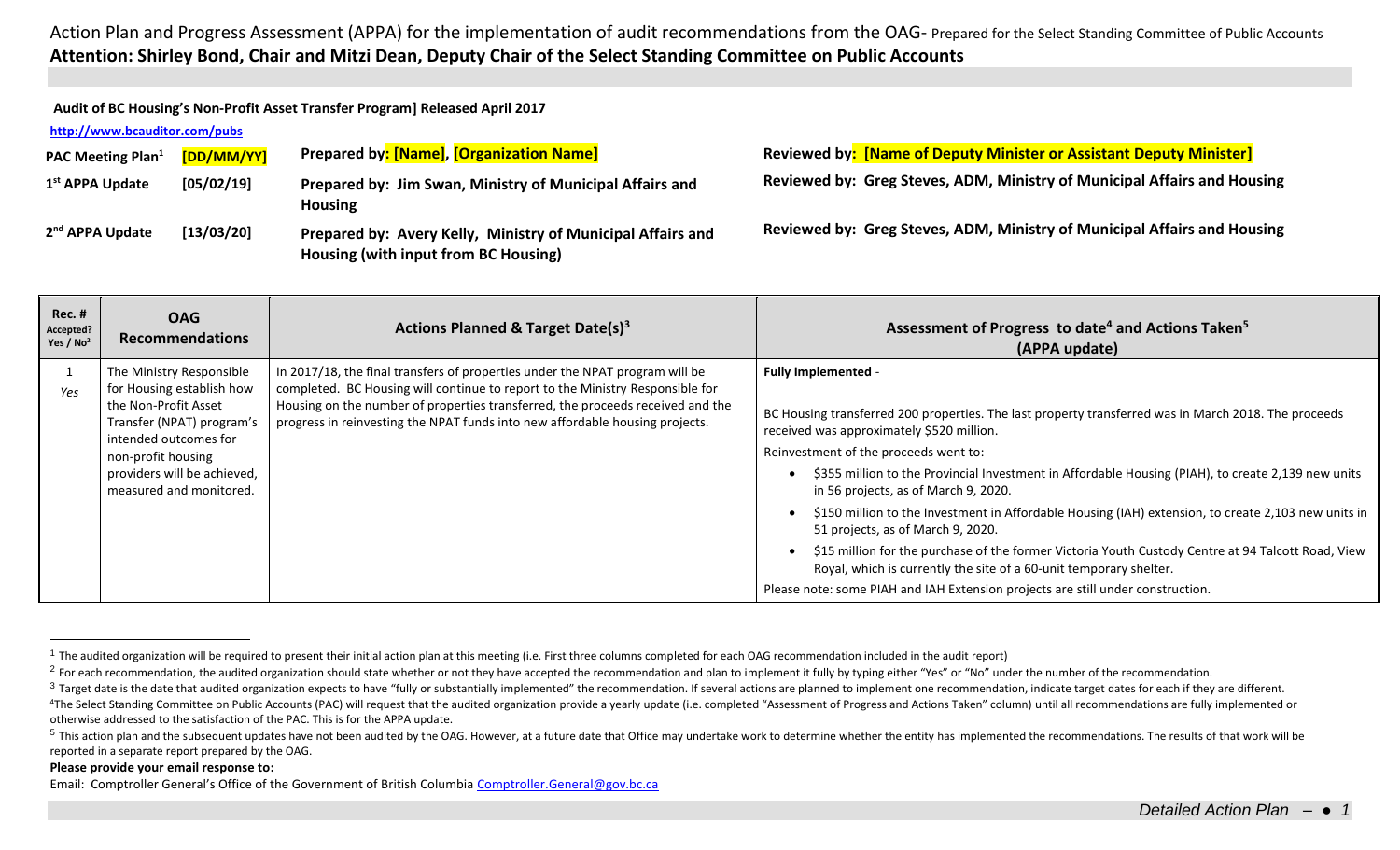Action Plan and Progress Assessment (APPA) for the implementation of audit recommendations from the OAG- Prepared for the Select Standing Committee of Public Accounts **Attention: Shirley Bond, Chair and Mitzi Dean, Deputy Chair of the Select Standing Committee on Public Accounts**

| Rec.#<br>Accepted?<br>Yes / No <sup>2</sup> | <b>OAG</b><br><b>Recommendations</b>                                                                                                                                                               | Actions Planned & Target Date(s) <sup>3</sup>                                                                                                                                                                                                                                                                                                                                                                                                                            | Assessment of Progress to date <sup>4</sup> and Actions Taken <sup>5</sup><br>(APPA update)                                                                                                                                                                                                                                                                                                                                                                                                                                                                                                                                                                                                                                                                         |
|---------------------------------------------|----------------------------------------------------------------------------------------------------------------------------------------------------------------------------------------------------|--------------------------------------------------------------------------------------------------------------------------------------------------------------------------------------------------------------------------------------------------------------------------------------------------------------------------------------------------------------------------------------------------------------------------------------------------------------------------|---------------------------------------------------------------------------------------------------------------------------------------------------------------------------------------------------------------------------------------------------------------------------------------------------------------------------------------------------------------------------------------------------------------------------------------------------------------------------------------------------------------------------------------------------------------------------------------------------------------------------------------------------------------------------------------------------------------------------------------------------------------------|
| 2.<br>Yes                                   | The BC Housing<br><b>Management Commission</b><br>transfer housing assets<br>based on a documented<br>assessment of a non-profit<br>provider's ability to meet<br>the desired program<br>outcomes. | BC Housing has taken steps to enhance documentation of all aspects of the<br>assessment of non-profit providers' ability to meet desired program outcomes.                                                                                                                                                                                                                                                                                                               | Fully Implemented (as was reported last year) - For every transfer under the NPAT program, BC Housing's<br>Executive Committee assesses the appropriateness of the transfer and the non-profit provider's ability to<br>continue to manage the affordable housing project. In addition, the Board of Commissioners improved the<br>documentation of its criteria and assessment process for the transfer of the directly managed buildings                                                                                                                                                                                                                                                                                                                          |
| 3<br>Yes.                                   | The BC Housing<br><b>Management Commission</b><br>monitor and report<br>annually on progress made<br>to achieve the NPAT<br>program's intended<br>outcomes for the non-<br>profit sector.          | The key long-term objective of the NPAT program was to strengthen the non-profit<br>housing sector by transferring land assets to them and improving their ability to<br>support better long-term planning and self sufficiency. BC Housing will continue to<br>report to the Ministry Responsible for Housing on the number of properties<br>transferred, the proceeds received and the progress in reinvesting the NPAT funds<br>into new affordable housing projects. | Fully Implemented -<br>BC Housing transferred 200 properties. The last property transferred was in March 2018. The proceeds<br>received was approximately \$520 million.<br>Reinvestment of the proceeds went to:<br>\$355 million to the Provincial Investment in Affordable Housing, to create 2,139 new units in 56<br>projects, as of March 9, 2020.<br>\$150 million to the Investment in Affordable Housing (IAH) extension, to create 2,103 new units in<br>51 projects, as of March 9, 2020.<br>\$15 million for the purchase of the former Victoria Youth Custody Centre at 94 Talcott Road, View<br>Royal, which is currently the site of a 60-unit temporary shelter.<br>Please note: some PIAH and IAH Extension projects are still under construction. |